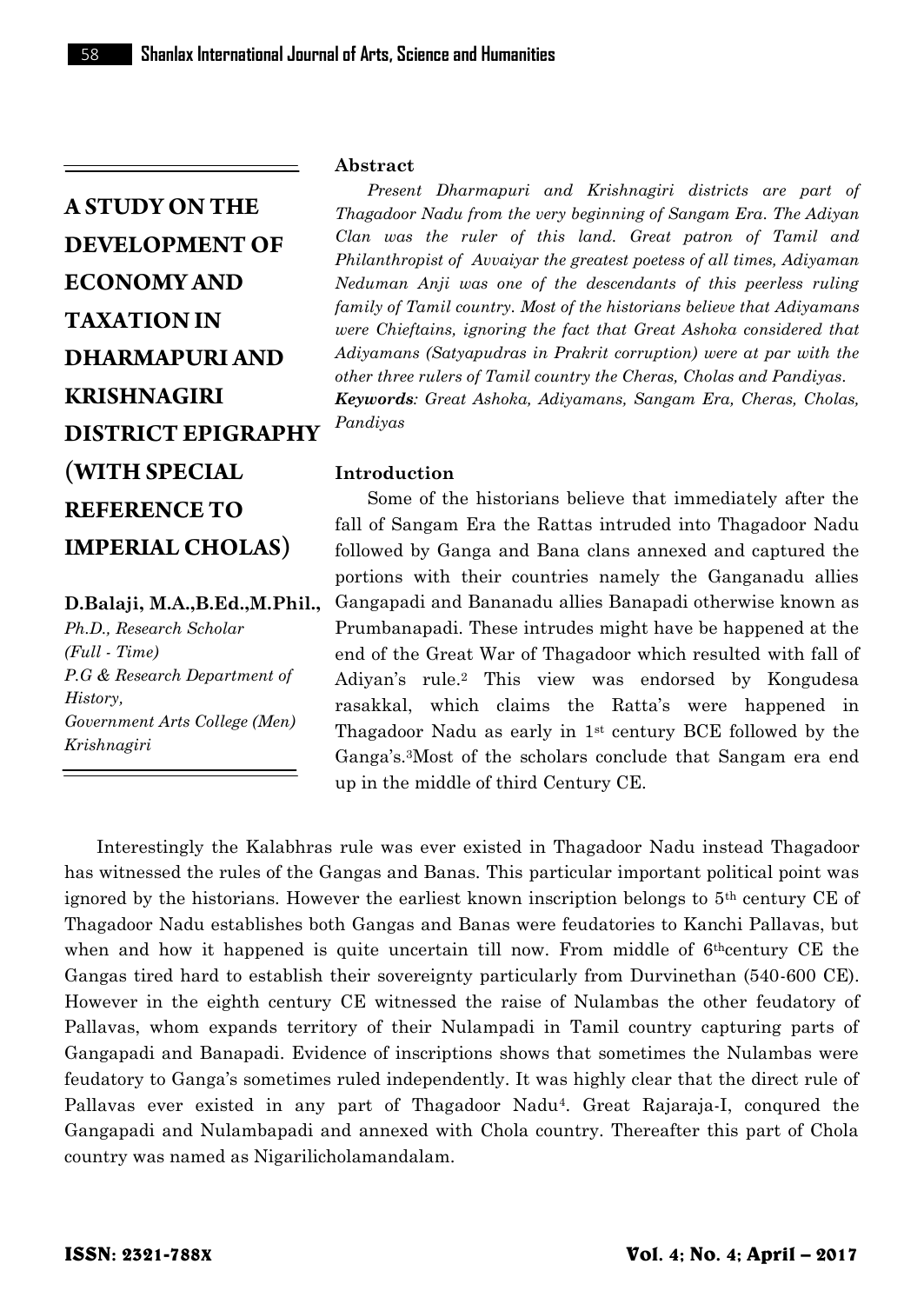#### **Economy of Thagadoor Nadu from Sangam Era to Pallavas**

Interestingly the Sangam poems depict the flourishing economy of Thagadoor Nadu seems at par with the imperials economy. This growth may be achieved by trading, export of iron, minerals, forestry products, wild animals, birds and pastoral cultivation (cattle growing). The land revenue may be considerably low when comparing with other parts of Tamil country. The dry crop cultivation was practiced here could be concluded with the help of Sangam Poets contention, as Thagadoor Nadu falls in Kurinji and Mullai thinai lands (**திணை நுலமுக**) the ancient geographical division of Tamil land. Whereas the Marutham thinai land arguably very minimum. The two major river systems of Tamil country the Cauvery and Pennaiyar are running across these districts. Notably the Cauvery's flow ever is useful to this land possibly because it flows at very low level to the ground level. The Pennaiyar's flow has made useful only in  $19<sup>th</sup> - 20<sup>th</sup>$  century. Only feudatories and rivers till now useful for agrarian.

Thus it may be postulated here that the post-Sangam era has witnessed a drastic fall in economy. Most of the inscriptions remarking Pallava's reign found in Dharmapuri are hero stone inscriptions. They remark about heroes who involved either in cattle fetching or retrieving. No great economical activity was revealed from them.

The 27th regnal year of Shimmavishnu Pallava's reigns records the merchant troop warrior named Vathiselavan was died in the act of cattle raid.<sup>5</sup> In 609 CE, the 19<sup>th</sup> regnal year inscription of Mahendran-I, records that a business man was ruled Kuppaiyar in Mevanadu. It reveals that the business community was well established over the period.

#### **Economy and Taxation during the Reign of Imperial Cholas**

The different economy and taxation scenario of Nigarilicholamandalam could be derived from that of rest of Chola Mandalas. Various taxes like land tax, property tax, professional tax, industrial tax, commercial tax were imposed by imperial Cholas throughout their country. Considering the level and volume of collection the land tax was the main source of revenue amongst all, that went to fulfill exchequer of king. The land became the crucial resource in the country's economy and the main economic issue. Thus the rulers had given at most importance to land, land assessment and collection of land revenue. There was an economic function and purpose behind the land grants, reclamation of lands, irrigational works, temples' interest in agricultural activities and the remuneration of various sections of people, knowing that land was the mainstay of economy.

#### **Land Grants**

Throughout the land grants were made in order to meet the food production, to encourage new village settlements, to bring unused lands under cultivation, to create facilities for irrigation then thereby to bring more land under cultivation. Whatever may be the content of a grant varied from case to case. It could be either of the land or the land dues payable to the state assigned in whole or in the part to a temple or to any other guarantee. The land granted could be free of assessment or on a favourable assessment.6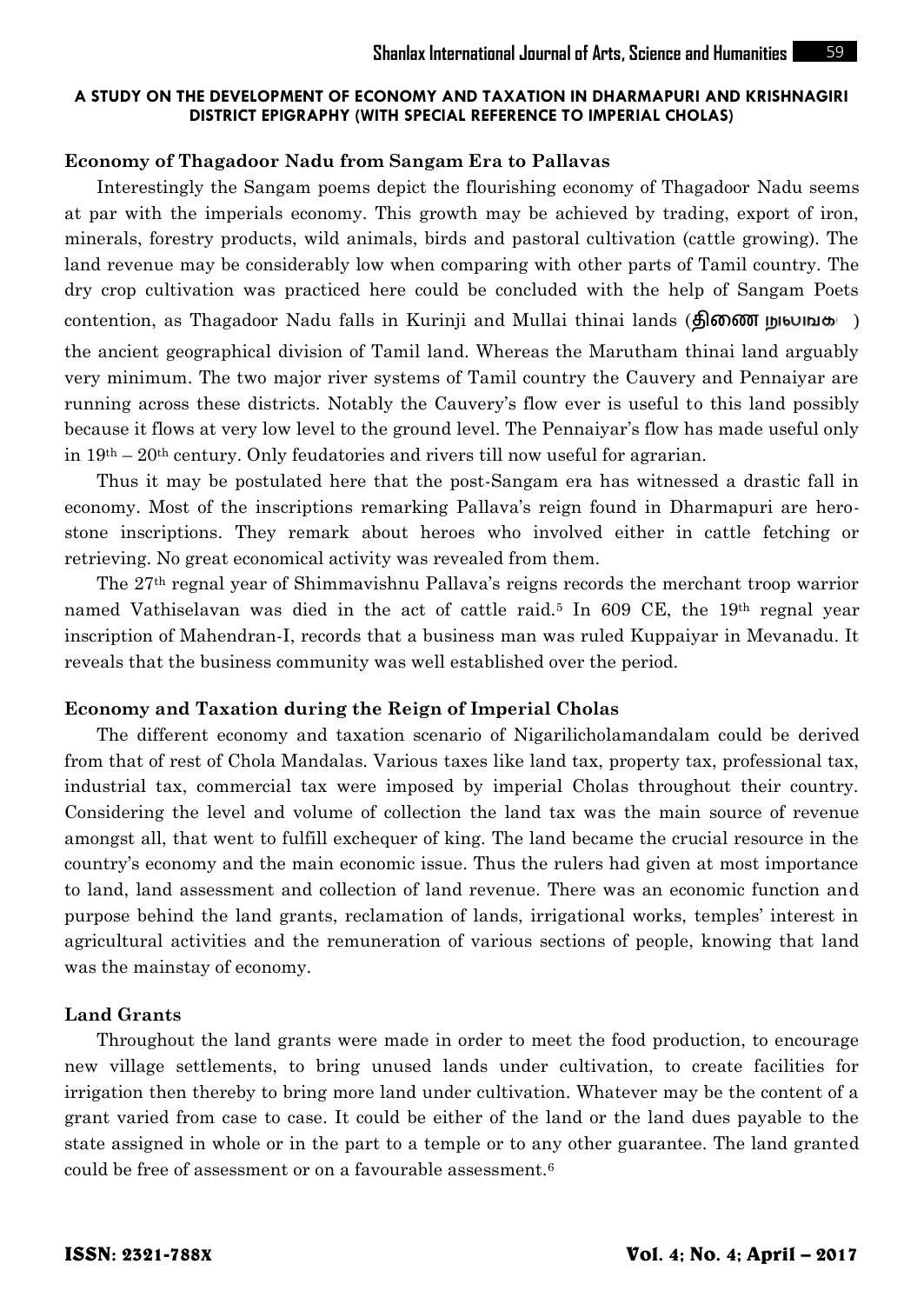The 29th regnal year inscription of Rajendran-I records a donation of villages to the Thirthamalai Esvaran for lighting two Nantha vizhakku (perpetual lamp) and Tirumadaippalli (temple kitchen).<sup>7</sup>

The 10th regnal year inscription of Kulothungan-III claims that the Penneswaram temple where he has found a Sandi  $(\sigma \circ \sigma)$  = special worship offered as endowed by certain persons in their name) in his name as 'thiripuvanaveeran santhi' and granted lands for the same.<sup>8</sup>His  $12<sup>th</sup>$ regnal year inscription found in Tirthamalai records the land donation to the temple for puja purpose.<sup>9</sup> His 30th regnal year inscription from Penneswaramadam claims that, 'Thandanaikan Jeyakkondan Mallan' has donated land and parikalan  $(\Box)$ bototomether is the puja purpose'.<sup>10</sup>

An interesting inscription was found at Modur which records the 3rd regnal year of Thiripuvan Virachola Devan (there exists a confusion over the identification of this king, Mr.S.Santhalingam suggests he was Kulothunga-III11, Mr.Hultz and Mr.Krishnasastrysays that these were the things which shows that he was a different ruler who belongs to year CE.1341-42.12) he has donated Modur village of Nigarilicholamanda Thagada Nadu to the Durgaiyar temple annexed with Singaperumal Koil situated in Padi Nadu of Mel Mandalam. According to Mr.Krishnasastry, this Padi Nadu was none other than the Hadi Nadu of Mysore province and the Durgaiyar temple is the famous Chamundiamman temple. It shows the close relationship of these two regions.<sup>13</sup> His 23<sup>rd</sup> regnal year inscription records an endowment land as Madaippallipuram  $(\text{min}_{\text{min}_{\text{min}}}, \text{min}_{\text{min}_{\text{min}}}$  as apart for the expenses of temple kitchen)

for Amudupadi ( $\mathcal{L}(\mu)$  = food offering to god) made by Adiyaman Vidukathazhagiya Perumal to Sindalpadi Sivaneeswar temple.<sup>14</sup>

The 17th regnal year of Rajaraja-III, records the gift of land as devadana worth of forty Kandaga paddy sowing to Agastheswarer temple.<sup>15</sup> His 22nd regnal year inscriptions records about a land endowment to Sinthalpadi Essana Sivachchariyar Madalayam.16His 25th regnal year inscriptions describes about land donation to Sindalpadi Sivaneeswarer temple for lighting thiruvizhukku (temple lamps)<sup>17</sup>. His 8<sup>th</sup> regnal year inscription describe on a land endowment nirnilam ( $\mu$ <sup>18</sup>) wet land) having sowing spread area of twenty Kandaga paddy.<sup>18</sup>

# **Land Reclamation**

Reclamation of forest and waste lands are converted into cultivable land was an important aspect of agriculture. Lot of efforts had been made from time to time to increase the area of cultivation and the rulers encouraged such efforts in the form of concession in taxes and favourable terms of leases. By reclaiming lands and making it cultivable, the king received land tax, as a result of this movement that the state's revenue also increased. The king reserved his right to collect the land dues when cultivable wastes were reclaimed and occupied.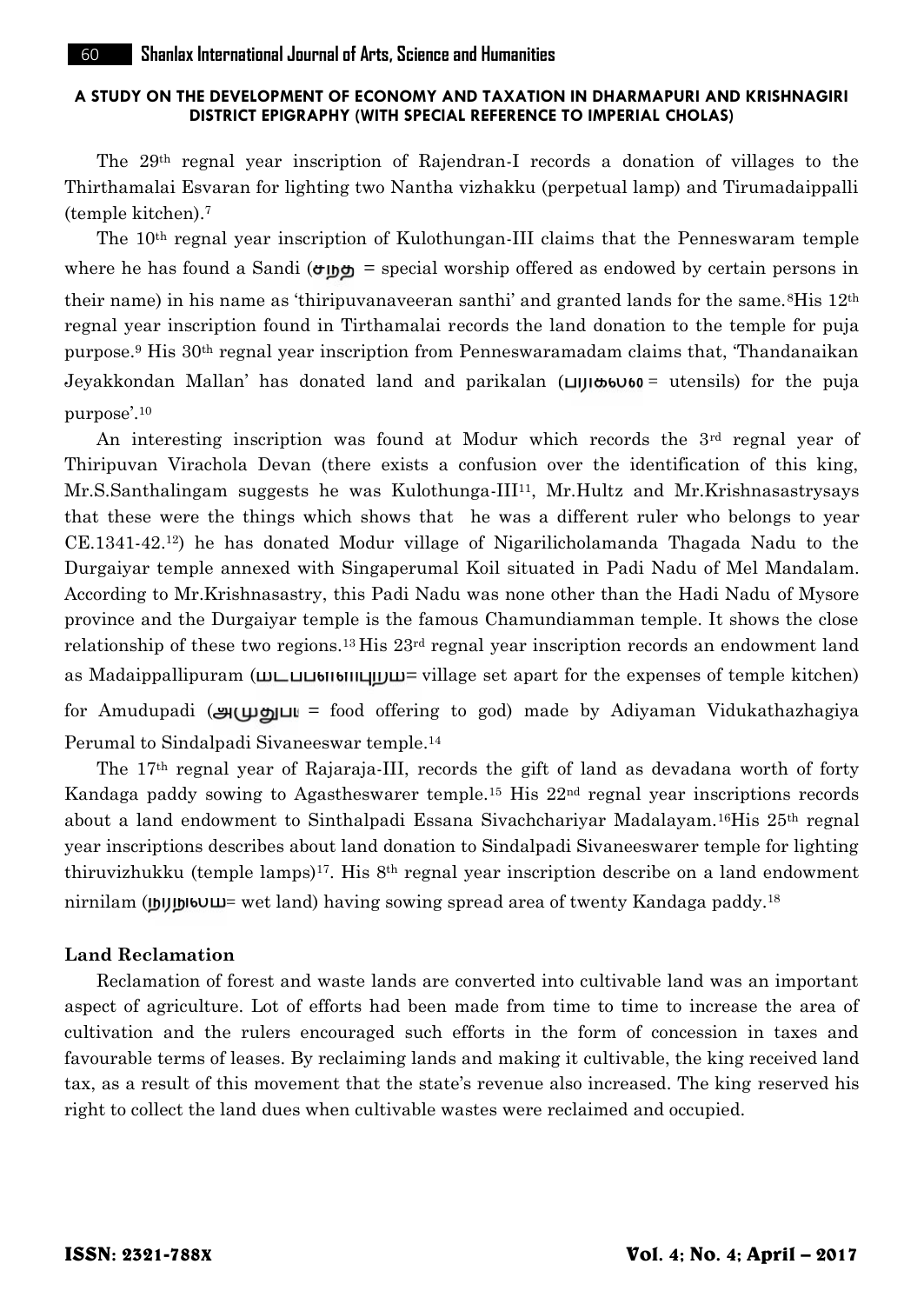#### **Irrigation**

From the inscriptions elsewhere it was understood that the imperial Cholas brought more lands under cultivation by different irrigational sources in order to derive the maximum food products as well as the revenue. The areas which were not facilitated by river-irrigation had to depend on tanks and wells. We get numerous references to the formation of chain of tanks and grants of lands made in connection with their formation, maintenance, utilization etc. the steps taken to build or repair lakes, tanks digging up of canals have a bearing on the agrarian growth. More over many inscriptions of Chola's reign record details and reference to the damage caused to irrigation works and the contributions made by the kings, temples and private individuals to rectify those in order to sustain the revenue.

It may be assumed irrigation facilities were arranged from partly ruined inscription found in the 'Kalingu' ( $\sigma$ <sub>b</sub>und  $\sigma$  = sluice) of Ammanimallapuram lake records the 14<sup>th</sup> regnal year of Rajarajan-I. No other detail could be exposed.<sup>19</sup> An inscription of 28<sup>th</sup> regnal year Rajendran-I reveals that one Velkaliyan Cholan Vinanaana Madurangala Velan has developed a Kalthumpu  $($ **th**  $\bullet$   $\bullet$   $\bullet$   $\bullet$   $\bullet$   $\bullet$  and  $\bullet$  sluid in a lake.<sup>20</sup> An inscription of Vikramacholan's 13<sup>th</sup> regnal year from Kambainallur describes that 'Vaduvila vanigan Sileti and Puliyan Vairan together has repaired the thumbu and established new thumbu in the lake.<sup>21</sup>

Inscription of 7<sup>th</sup> regnal year of Rajarajan-III records a donation of a Kuttai ( $\omega$ L<sup>601</sup>L=Pool)

as pallichchandam ( $\Box$ bilbillotolog $\Box$ tax free endowment to Jaina temple) Made byGangakamindan to a Jain temple known as the Vidukathazhagiya Perumpalli.<sup>22</sup> His 15<sup>th</sup> regnal year inscription claims that one lake known as Thattan Kuttai was sold to the Sivabrahmans of Penneswaram temple for a consideration of ten pons by Maduranthagaviranulamban Vairavan Veman of Paiyur a chieftain from Nulamba clan.<sup>23</sup>

#### **Remuneration**

Remunerations were fixed in three different commodities namely paddy, money and land. The most important payment was always Paddy. Payments in money were usually converted to an equivalent quantity of paddy. In other cases an area of land or sometimes a share i.e., a pangu in the village land was given as remuneration i.e., nibandha for the service. Each village is attached to itself a staff of artisans, menials and servants who were hereditary and served the villages, remunerated in cash and grains, paid at each harvest, or by means of a grant of lands.<sup>24</sup>

# **Economic Functions of Temples**

Apart from the religious and cultural service, the temples were the most powerful economic centres which was not only sustained by means of its lavish endowments, but enabled the village to turn into the times of need of economic support. The development of land was one of the economic activation with the medieval South Indian temples carried out. Within the area of their influence, which varied with the importance and wealth of temple, each temple was an important economic institution.25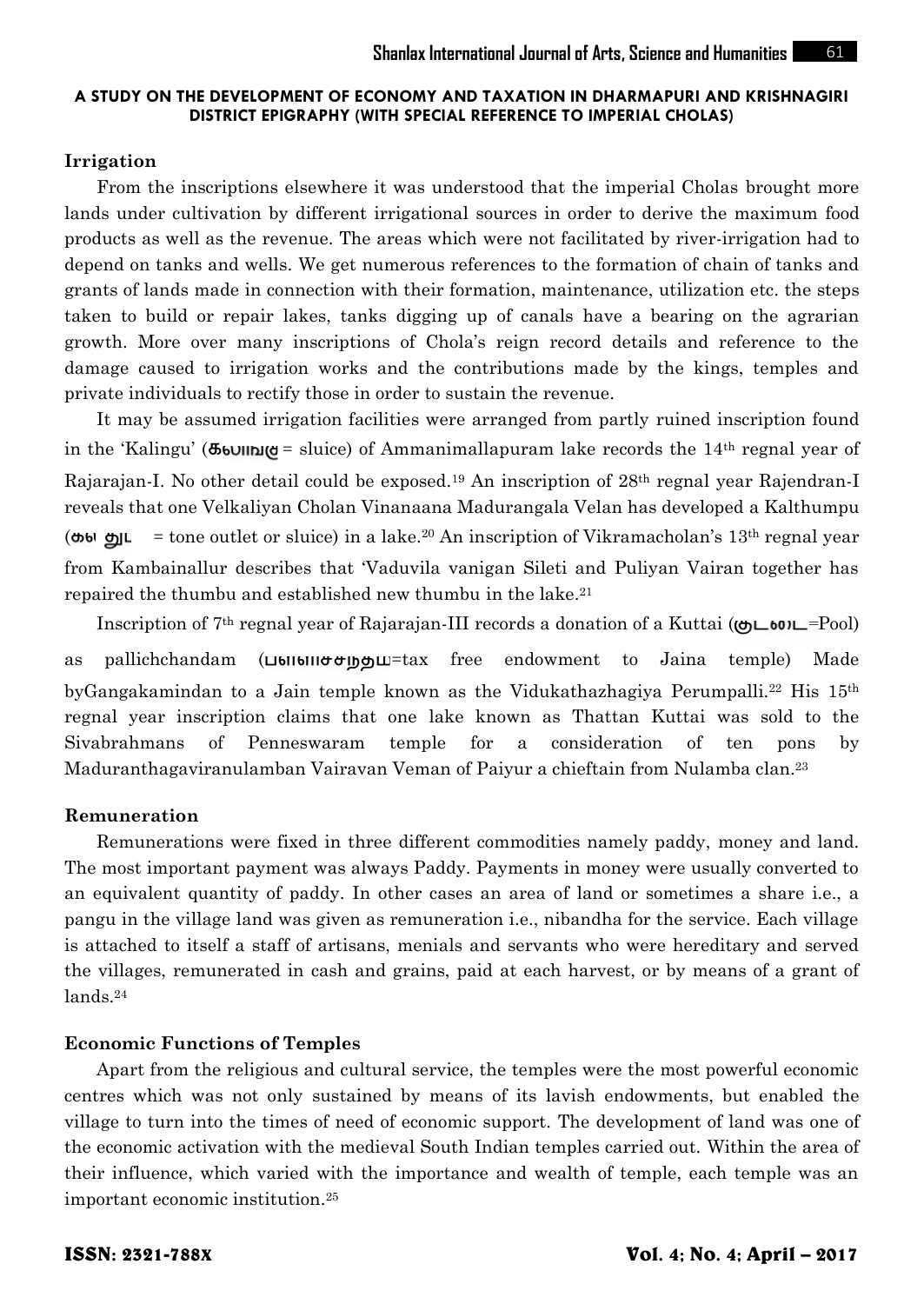The inscriptions show that during the Chola reign temples were great land owners. Land grants consisting of village, portion of land were the primary sources of the temple. Further they reveal that the land grants had two specific functions. They are 1. to yield an income with which to maintain a specific ritual service in the name of donor of the land, 2. To provide a productive place to invest funds granted to the temple for the performance of services in the name of the donor of money. However, with surplus wealth, the temples played multifunctional role as a land possessor, stimulator of cultivation and agricultural production, employer and banker. Alongside with the rulers the temples too were actively participated to reclaim the forest or waste lands, irrigational work to bring the land under effective cultivation land leasing the land to cultivators.<sup>26</sup> Two queens of Rajendra-I, had donated gold coins for lighting nanta vizhalaku to the Thirthamalai Kudalur Azhalwar of Thirthamalai temple was recorded in the inscription of Rajendar Chola's 4th regnal year (1016 CE).<sup>27</sup>

#### **Land Revenue**

Land was the mainstay of national economy and the land tax, collected in cash or kind, or as often happened in Chola state by judicious mixture of both methods, was the chief of revenue.<sup>28</sup>

#### **Customs Octroy and Professional Taxes**

Customs, octroy and professional taxes assessed in various ways and the taxation on gifts of mature worked up by man such as the produce of mines, forests and salt – pans were also restored.<sup>29</sup> However in Nigaliricholamandala only from 13th century CE the inscriptional evidence referring taxes were accessible. Kadamai and Kudimai (கடமை), முடிமை) were mentioned in the inscriptions. Kadamai was common name for tax. Kudimai was tax imposed upon agrarian.<sup>30</sup> kudirai sarigai ((b) b) was the tax on horses. Tax on was collected as Kannalathayam (coronooninoughium). The artisan group Gold smiths were paid Tattarpattam ( $\Delta L$ IIIJUII $\Delta L$ ). To conclude, the imperial Cholas generated great amount of revenue by means of generous land grants, steady reclamation of uncultivated lands, providing necessary irrigational facilities and land survey and assessment. They had a definite land measuring system and administrative set up for revenue collection. Temples also played pivotal role in the share of economy by using land as an instrument. Land was also used to remunerate public servants. So, by and large, the land had a very close agrarian relationship with the economy. These generalized situations were very minimal considering with that of Nigaliricholamandalam. The Customs, Octroi and professional taxes were assessed suitably. However no record portraying land reclamation or remuneration and land revenue were available on the other hand, handful evidences for irrigational development were available. All these establish that throughout the imperial Chola reign in Dharmapuri and Krishnagiri districts the agrarian economy was in its budding stages, peoples were slowly moving towards agro-pastoral culture from pastoral culture.